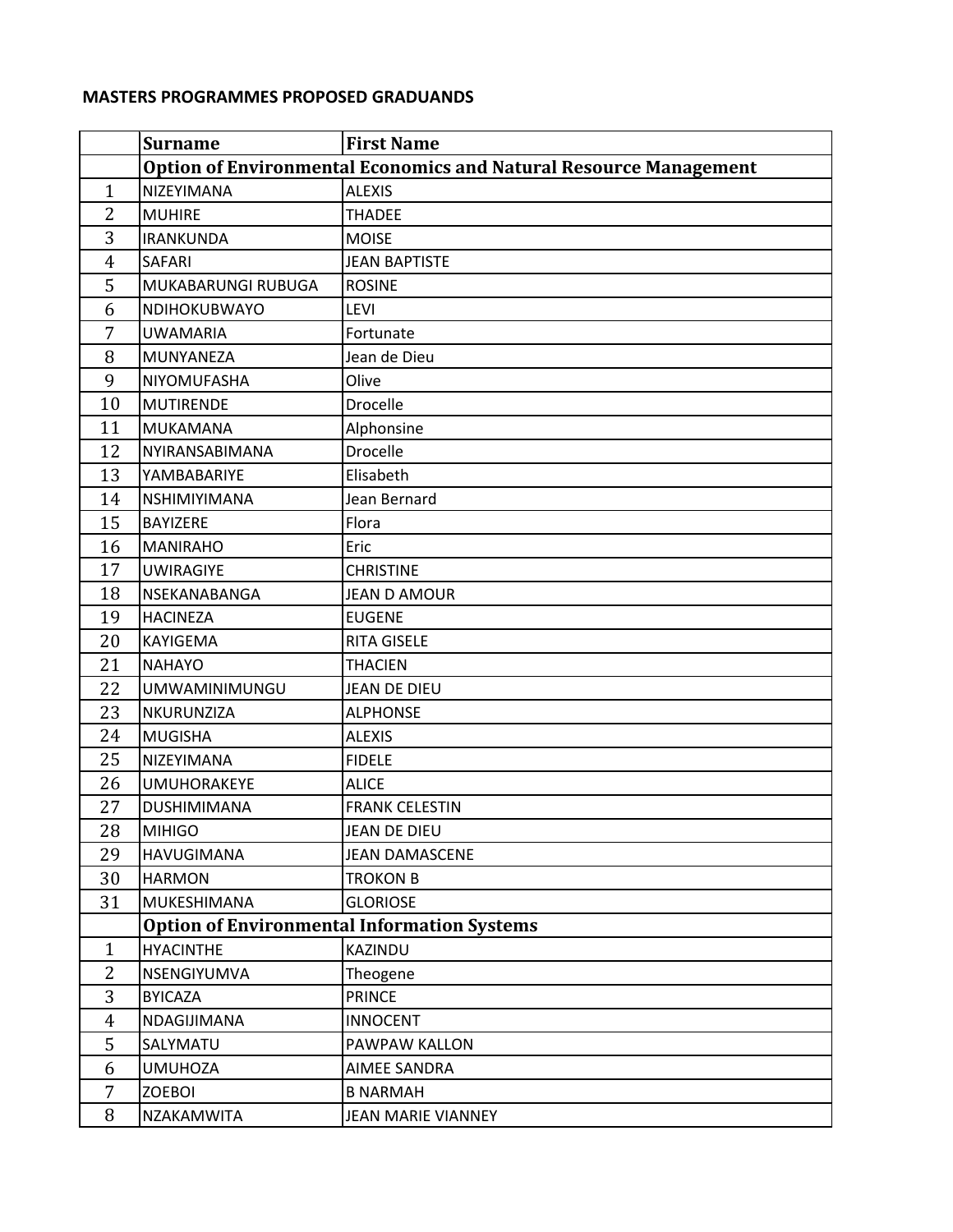|                | <b>Option of International Development Studies</b> |                      |  |
|----------------|----------------------------------------------------|----------------------|--|
| $\mathbf{1}$   | <b>UWIMANA</b>                                     | Modeste              |  |
| $\overline{2}$ | <b>RUGEMA</b>                                      | <b>PATRICK</b>       |  |
| 3              | <b>NDOLI</b>                                       | <b>YANNICK</b>       |  |
| $\overline{4}$ | <b>BUCYANA</b>                                     | <b>JOHN</b>          |  |
| 5              | AKWIYIMANA HABIMANA                                | <b>THEOPHILE</b>     |  |
| 6              | UWAMUNGU                                           | <b>OLIVIER</b>       |  |
| 7              | <b>MUKAWERA</b>                                    | Margueritte          |  |
| 8              | NDAYAMBAJE                                         | Janvier              |  |
|                | <b>Option of Project Management</b>                |                      |  |
| $\mathbf{1}$   | ZIGAMA                                             | Titien               |  |
| $\overline{2}$ | YAMBABARIYE                                        | <b>Simon Charles</b> |  |
| 3              | <b>UWUMUKIZA</b>                                   | Honore               |  |
| 4              | <b>UWIZEYIMANA</b>                                 | Marie Claie          |  |
| 5              | <b>UWIMANA</b>                                     | <b>ALINE</b>         |  |
| 6              | <b>UMWALI</b>                                      | LARISSA              |  |
| 7              | <b>TUYISHIME</b>                                   | Charlene             |  |
| 8              | RUDASINGWA                                         | Edgard               |  |
| 9              | <b>RANGIRA</b>                                     | <b>KITO</b>          |  |
| 10             | NZEYIMANA                                          | ALEXANDRE            |  |
| 11             | NSENGIMANA                                         | <b>FABIEN</b>        |  |
| 12             | NSANZIMPFURA                                       | Eloi                 |  |
| 13             | MUTAMBARUNGU                                       | Anne Marie           |  |
| 14             | <b>MUTAMBA</b>                                     | <b>IMMACULEE</b>     |  |
| 15             | MUSHIMIYIMANA                                      | Josephine            |  |
| 16             | <b>MUSABENDE</b>                                   | Ancille              |  |
| 17             | MURWANASHYAKA                                      | Remy                 |  |
| 18             | <b>MURERWA</b>                                     | CHANTAL              |  |
| 19             | <b>MUGAHE</b>                                      | Julius               |  |
| 20             | MUBERARUGO                                         | <b>GRACE</b>         |  |
| 21             | KWIZERA                                            | Hilaire              |  |
| 22             | KAGAME                                             | Hugues               |  |
| 23             | KABANDANA                                          | Eugene               |  |
| 24             | <b>IRABA RUSINE</b>                                | Judith               |  |
| 25             | HAMID IBRAHIM                                      | Alhaj Salih          |  |
| 26             | HABYARIMANA                                        | <b>YVES</b>          |  |
| 27             | GASENGAYIRE                                        | <b>HANNAH</b>        |  |
| 28             | <b>DUSENGE</b>                                     | SERAPHINE            |  |
| 29             | <b>DIEUDONNE</b>                                   | MUJYAMBERE           |  |
|                | <b>Option of Human Resource Management</b>         |                      |  |
| $\mathbf{1}$   | NSENGIMANA                                         | <b>ETIENNE</b>       |  |
| 2              | NDIKUBWIMANA                                       | Emmanuel             |  |
| 3              | MUNYENTARAMA                                       | Athanase             |  |
| 4              | MUKAMANA                                           | Gertrude             |  |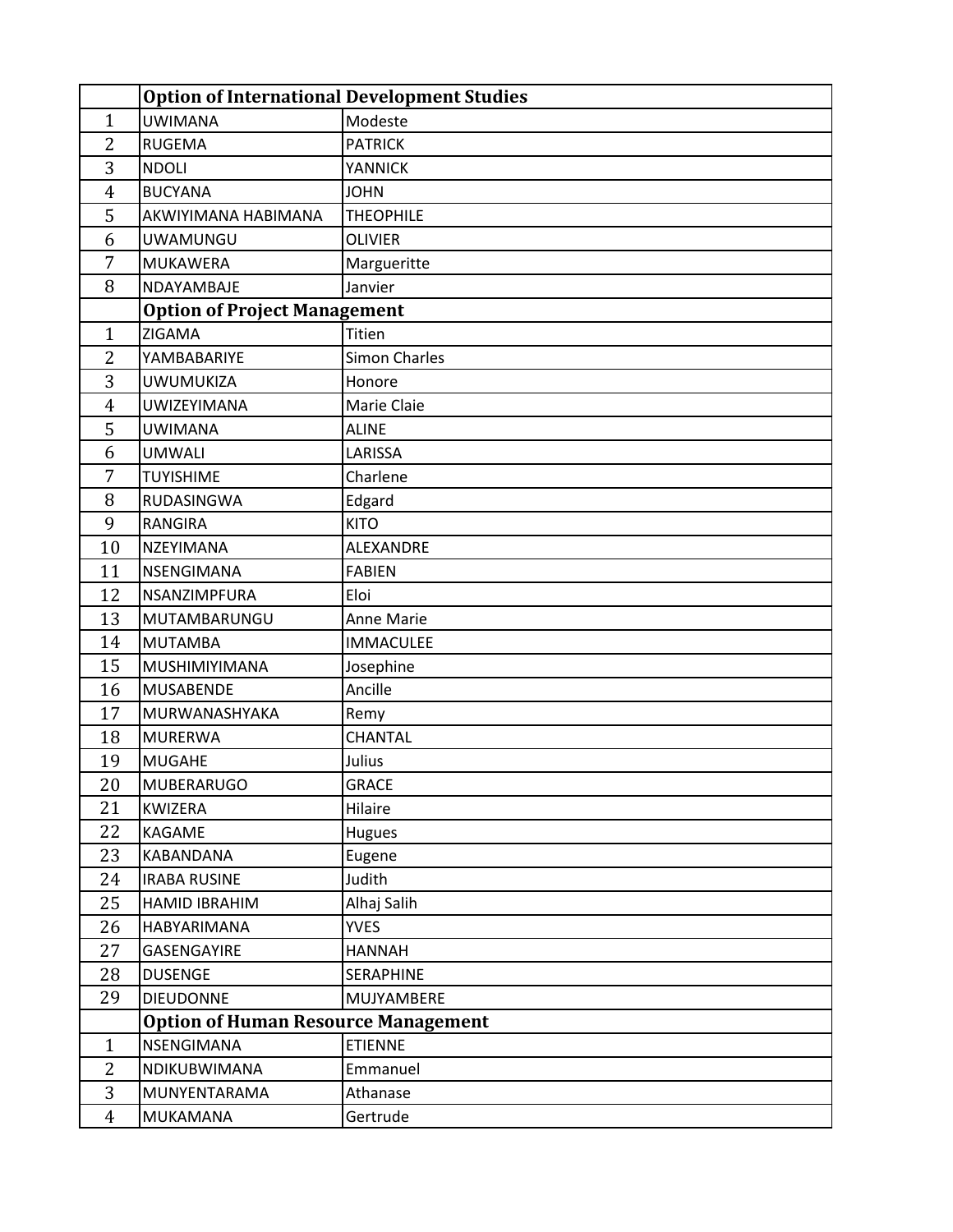| 5              | MUDAHERANWA                                        | Syliver                                               |  |
|----------------|----------------------------------------------------|-------------------------------------------------------|--|
| 6              | <b>KAMATALI</b>                                    | Ruth                                                  |  |
|                | <b>Option of Finance</b>                           |                                                       |  |
| $\mathbf{1}$   | <b>BYIRINGIRO</b>                                  | <b>INNOCENT</b>                                       |  |
| 2              | NSANZAMAHORO                                       | Isaac                                                 |  |
| 3              | NDAMYUMUGABE                                       | <b>VENANT</b>                                         |  |
| $\overline{4}$ | <b>MUTABARUKA</b>                                  | Isaiah                                                |  |
| 5              | <b>GATETE</b>                                      | <b>ASLAM ISMAIL</b>                                   |  |
| 6              | <b>BAMPIRE</b>                                     | Marie Claire                                          |  |
| 7              | SEMUCYO                                            | Alsene                                                |  |
| 8              | NYIRANSHUTI                                        | Zubeda                                                |  |
|                | <b>Option of Accounting</b>                        |                                                       |  |
| $\mathbf{1}$   | MUKARUSHEMA                                        | Clementine                                            |  |
| $\overline{2}$ | Janvier Prosper                                    | <b>TURAHIRWA</b>                                      |  |
| 3              | <b>ISHIMWE</b>                                     | Naome                                                 |  |
|                | <b>LLM-International Criminal Law</b>              |                                                       |  |
| $\mathbf{1}$   | <b>HARELIMANA</b>                                  | <b>EMMANUEL</b>                                       |  |
| 2              | NTAGANZWA                                          | <b>BLAISE ANTOINE</b>                                 |  |
| 3              | NIYITEGEKA                                         | Epaphrodite                                           |  |
| $\overline{4}$ | <b>NKUBITO</b>                                     | Emmanuel                                              |  |
| 5              | NIYONSENGA                                         | Leon Thierry                                          |  |
| 6              | <b>UMURERWA</b>                                    | Aline                                                 |  |
| 7              | <b>IYADEDE</b>                                     | ZAOUDJIA                                              |  |
| 8              | <b>KABASHA SADIKI</b>                              | Jean Remy                                             |  |
| 9              | RUBAGUMYA                                          | Methode                                               |  |
| 10             | <b>BLESSING</b>                                    | J Morris                                              |  |
| 11             | KAYIREBWA                                          | Christine                                             |  |
| 12             | <b>KARIGIRWA</b>                                   | Joselyne                                              |  |
| 13             | <b>RUTISHISHA</b>                                  | <b>JUSTUS</b>                                         |  |
| 14             | SEBUHORO                                           | <b>INNOCENT</b>                                       |  |
| 15             | MFITUMUKIZA                                        | <b>SCHADRACK</b>                                      |  |
| 16             | <b>IYAREMYE</b>                                    | <b>RICHARD</b>                                        |  |
| 17             | <b>MUKAMANA</b>                                    | <b>ALPHONSINE</b>                                     |  |
| 18             | NKURUNZIZA                                         | <b>JEAN PASCAL</b>                                    |  |
| 19             | MUKANTWALI                                         | <b>ANTOINETTE</b>                                     |  |
| 20             | <b>COMEHN</b>                                      | <b>JUSTINA W.</b>                                     |  |
| 21             | KAGAME                                             | <b>FRED</b>                                           |  |
| 22             | KABAGAMBE B                                        | <b>JOELLE</b>                                         |  |
| 23             | ZANINKA                                            | <b>GENEREUSE</b>                                      |  |
| 24             | <b>UFITIMANA</b>                                   | Corneille                                             |  |
|                |                                                    | <b>LLM-International Environment and Land Use Law</b> |  |
| $\mathbf{1}$   | <b>RUTAYISIRE</b>                                  | <b>FELIX</b>                                          |  |
|                | <b>Master of Science in Information Technology</b> |                                                       |  |
|                | 1 SIKUBWABO                                        | Isaac                                                 |  |